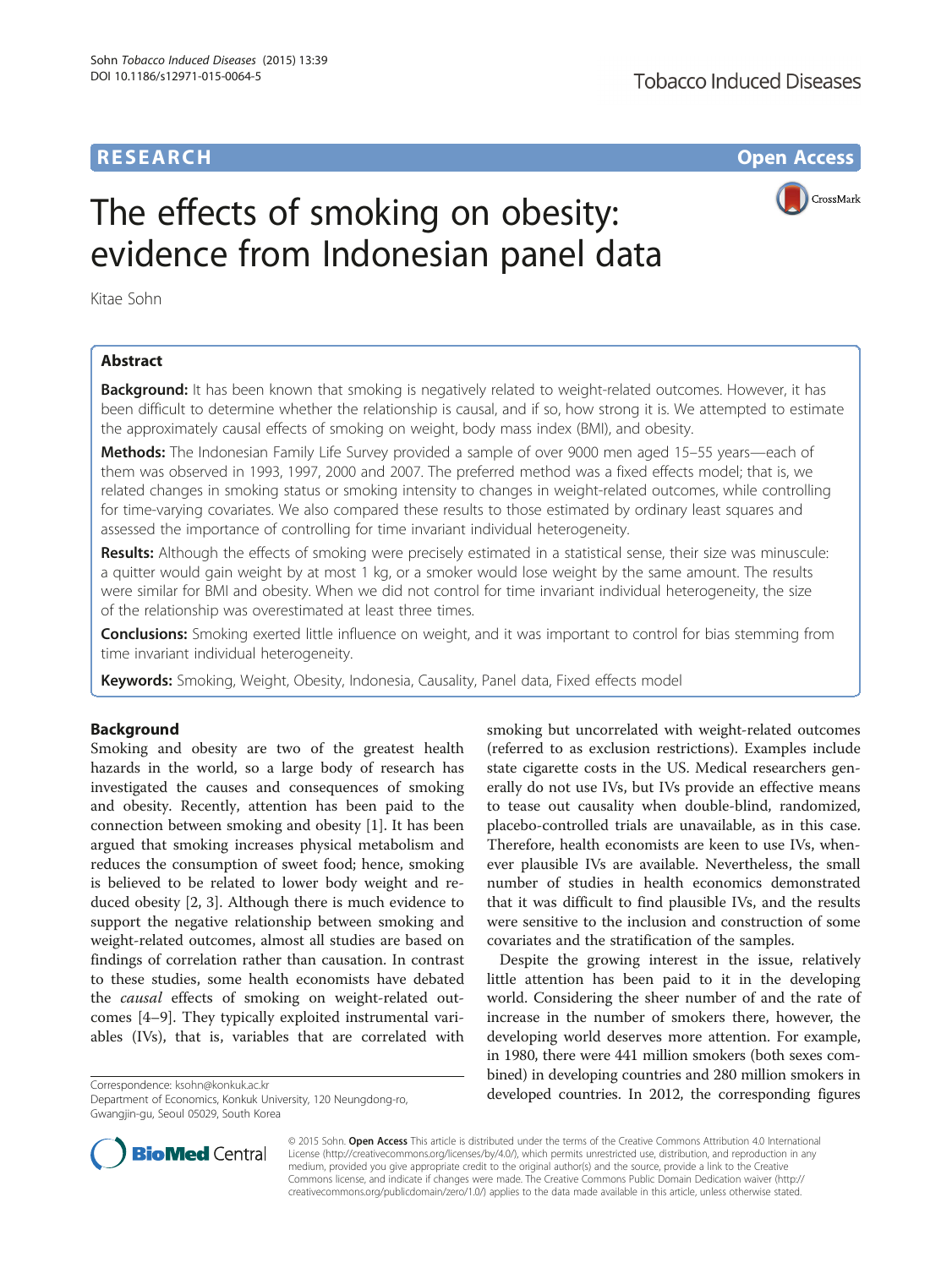changed to 726 and 242 million [\[10\]](#page-7-0). In addition, the number of deaths attributable to tobacco use was estimated to increase from 3.4 to 6.8 million deaths in low- and middle-income countries between 2002 and 2030 but to decrease in high-income countries during the same period [[11](#page-7-0)]. Meanwhile, in 1997, the World Health Organization (WHO) declared that obesity was a global epidemic [\[12](#page-7-0)]. With obesity at a global scale, the developing world, thought to be unaffected by obesity, also witnessed an emerging epidemic. The proportion of overweight or obese (body mass index, BMI ≥25) adult women aged 18–49 grew by about 0.7 percentage points per year in 42 developing countries [[13\]](#page-7-0).

Furthermore, a developing country offers an interesting opportunity for smoking-related issues because smoking is little discouraged there [\[14\]](#page-7-0). Public awareness of the adverse effects of smoking is limited; antismoking policies are either absent or poorly enforced, and the advertisement, promotion, and sale of tobacco take place openly and widely, even to minors. Empirical results under these circumstances could provide insight into a situation where restrictions on smoking in the developed world are relaxed. If the relationship between smoking and weight is entirely based on a biological mechanism, these environmental differences between the developed and developing worlds would be inconsequential, and separate studies for developing countries would be redundant. It is, however, possible that some environmental factors, such as the health-consciousness of a population, influence smoking and weight-related outcomes. It is thus of great interest to separately consider developing countries. We aimed to estimate the approximately causal effects of smoking on weight, BMI, and obesity in Indonesia, while controlling for bias stemming from time invariant individual heterogeneity.

#### Methods

In 1993, the IFLS started to follow over 22,000 people in 7224 households in 13 provinces (IFLS1), which is representative of 83 % of the 1993 Indonesian population. The IFLS sampling scheme stratified by provinces and then randomly selected 321 enumeration areas (EAs) within each of the 13 provinces and then households within a selected EA. For each household selected, a representative member provided household-level demographic and economic information, and several household members were randomly selected and asked to provide detailed individual information.

Four follow-ups ensued in 1997 (IFLS2), 1998 (IFLS2+), 2000 (IFLS3), and 2007 (IFLS4). IFLS2+ is not publicly available and covers only a quarter of the original respondents for some ad hoc purposes. We thus excluded IFLS2+ and used all the other surveys. Most data were collected by interview, but some anthropometrics (e.g., height and weight) were measured in every survey year by two specially trained nurses. The user's manual does not mention informed consent or institutional review board approval.

One questionnaire module concerned smoking, from which we extracted information on current smoking status and smoking intensity. Smoking status was determined by the answer to the following question: "Do you still have the habit [smoking] or have you totally quit?" If the answer was "still have," we considered the respondent a current smoker, and if the answer was "quit" or he had not smoked before, a nonsmoker. We measured smoking intensity by the number of cigarettes smoked per day. For a small number of men who chewed tobacco or smoked a pipe, 1 g was assumed to be equal to one cigarette; the ratio of 0.8 g to one cigarette did not affect the following results (not shown). When we analyzed smoking intensity, we treated nonsmokers in two ways. First, we assigned zero to the number of cigarettes per day and created a dummy variable indicating a nonsmoker. Second, we excluded the dummy of non-smoking and used only the continuous variable (i.e., number of cigarettes per day). In these two cases, we grouped smoking intensity as follows to allow nonlinearity in the effects of smoking on weight-related outcomes: 0, 1–9, 10–19 and 20+ cigarettes consumed per day. Smoking is an exclusively male habit in Indonesia: in the raw data of IFLS4, only 2.0 % of women aged 15+ had ever smoked, and 1.6 % were currently smoking. Consequently, we considered only men aged 15–55 years in IFLS1, each of whom was observed in all the survey years.

The longitudinal scheme allowed us to use fixed effects models. Specifically, we employed the following specification to estimate the effects of smoking on weightrelated outcomes:

$$
w_{it} = \beta_1 S_{it} + X_{it} \beta_2 + u_i + \varepsilon_{it}, \qquad (1)
$$

where  $w_{it}$  refers to individual *i*'s weight-related outcome in year  $t$ ,  $S$  to current smoking status or smoking intensity, X to a vector of time-varying covariates,  $\beta_1$  and  $\beta_2$ to coefficients,  $u$  to any individual characteristics that do not vary over time (i.e., time invariant individual heterogeneity), and  $\varepsilon$  to the random error term. Potential correlation of  $u$  and S threatens against arguing  $\beta_1$  to be causal effects. For example, impatience in  $u$  may lead to both smoking and low weight. Then,  $\beta_1$  would be biased upward (in absolute values) because  $u$  and S are positively correlated. On the other hand, healthconsciousness in  $u$  could lead to nonsmoking and low weight. In this case,  $\beta_1$  would be biased downward. Moreover, heredity contained in  $u$  is believed to affect both  $w$  and S [[15](#page-7-0)–[17](#page-7-0)]. It is thus empirically compelling to control for  $u$ , which is a critical confounder;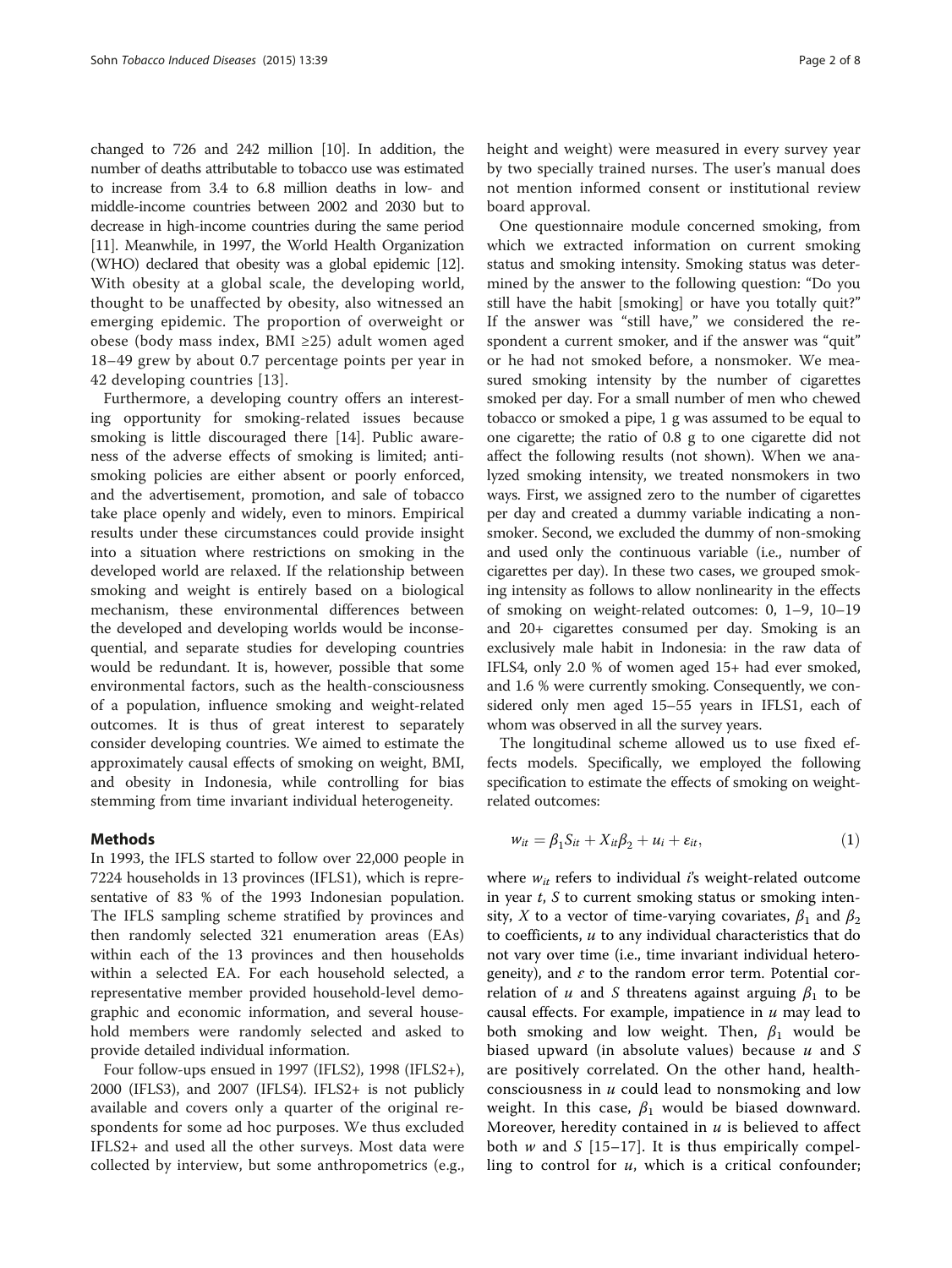almost all studies in the literature neglected this point. For comparison purposes, we presented results derived from ordinary least squares (OLS) with standard errors clustered at the individual level. Comparisons of the results estimated by fixed effects models and OLS demonstrated the degree of bias in  $\beta_1$ .

One concern for fixed effects models is reverse causality, but reverse causality is likely to be small. This is because although absence of evidence is not the same as evidence of absence, information on smoking as a weight control tool is lacking in Indonesia. Even if such information were as common in Indonesia as in the US, this would not make reverse causality serious because even in the US, where such information abounds, reverse causality occurred only for women [\[18](#page-7-0), [19\]](#page-7-0). Furthermore, because women are more sensitive to weight in general, some Indonesian women might smoke if they strongly believe that smoking reduces weight. The fact that they rarely smoke suggests that reverse causality is likely to be negligible. Another concern for fixed effects models is bias stemming from omitted time-varying covariates. For example, people care more about health over time, so they smoke less and lose weight during the same period. In this case, time-varying health consciousness drives changes in both smoking status and weight, thereby biasing  $\beta_1$ . As shown in the next section, however, comparisons of results estimated by fixed effects models and OLS suggest that bias in  $\beta_1$  was upward, and even potentially overestimated  $\beta_1$  in the fixed effects models was small. Therefore, our main argument that  $\beta_1$ was small remains valid.

We considered weight, BMI, and obesity for w. BMI is not an ideal measure for assessing obesity because it cannot distinguish fat from muscle, and among fat, total fat from abdominal fat, while obesity is concerning mainly because of abdominal fat. Nevertheless, BMI is still widely used, particularly in the social sciences because it is readily available and cost-effective in a large survey. In addition, particularly for Indonesia, BMI is a better predictor of obesity-related diseases than are other anthropometrics such as waist circumference, waist-toheight ratio, and waist-to-hip ratio [\[20\]](#page-7-0). Hence, we relied on BMI for the assessment of obesity and used the cutoff for obesity not 30 but 25, following the suggestion by the WHO for Asians [[21](#page-7-0)]. This cutoff is reasonable because only 1.5 % of the sample exceeded a BMI of 30.

 $X$  included age and its squared term, height, marital status, urban (vs. rural) residence, and earnings. Age, marital status, and earnings were self-reported, height was measured, and urban residence was determined based on administrative information. We controlled for age because it is a basic demographic factor related to both smoking and weight-related outcomes; its squared term was intended to capture a potentially nonlinear

relationship between the two. We controlled for height because tall people are generally heavier and height reflects early life conditions [\[22](#page-7-0)–[29\]](#page-7-0). We entered marital status because it is another basic demographic factor, but we found that it contributed little to explaining w. Earnings refer to salaries or wages for paid employees or net profits for the self-employed, earned during the last month [\[30](#page-7-0)–[32\]](#page-7-0). We created a dummy indicating men with no earnings and assigned zero to their natural log of earnings. The idea was that earnings affect weight through smoking and including earnings-related variables would tease out the pure effects of smoking on weight.

In all specifications, we performed Hausman's specification tests to check whether  $u$  was correlated with  $S$  or X, that is, whether fixed effects models were more appropriate than random effects models. In all cases, the test rejected the null hypothesis that both models would yield the same coefficients, suggesting that fixed effects models were more appropriate (not shown). The sample size varied depending on the covariates controlled for, but it exceeded 9000. We applied longitudinal weights to make the sample representative. Because the data are publically available, no ethical approval was required.

## Results

## Descriptive statistics

Table [1](#page-3-0) presents descriptive statistics. The mean weight was 55.9 kg, and the mean height was 160.7 cm. Because of the short stature and light weight, the mean BMI was 21.6; consequently, only 13.6 % of the sample reached or exceeded a BMI of 25. About three quarters of men smoked at the time of the interview. Figure [1](#page-3-0) shows that most smokers consumed less than a pack per day, which implies that the main action between smoking and weight-related outcomes took place with a smoking intensity of less than a pack per day.

The time period between the base year and the last year was rather long: 14 years. This long survey period is important for research on smoking because smoking is addictive, meaning that the within-individual variation of smoking is small during a short period. When this variation is small, it is difficult to precisely estimate  $\beta_1$ because identification in fixed effects models entirely relies on the variation. Inertia in smoking status is more severe in developing countries because people there are less conscious of and concerned with the health hazards of smoking.

Table [2](#page-4-0) illustrates the importance of a long panel. The correlation coefficient of smoking status in 1993 and 1997 was as high as 0.71, despite 4 years apart. When the time gap was 3 years between 1997 and 2000, the coefficient was slightly greater at 0.76. Even 7 years apart, the correlation coefficient of smoking status between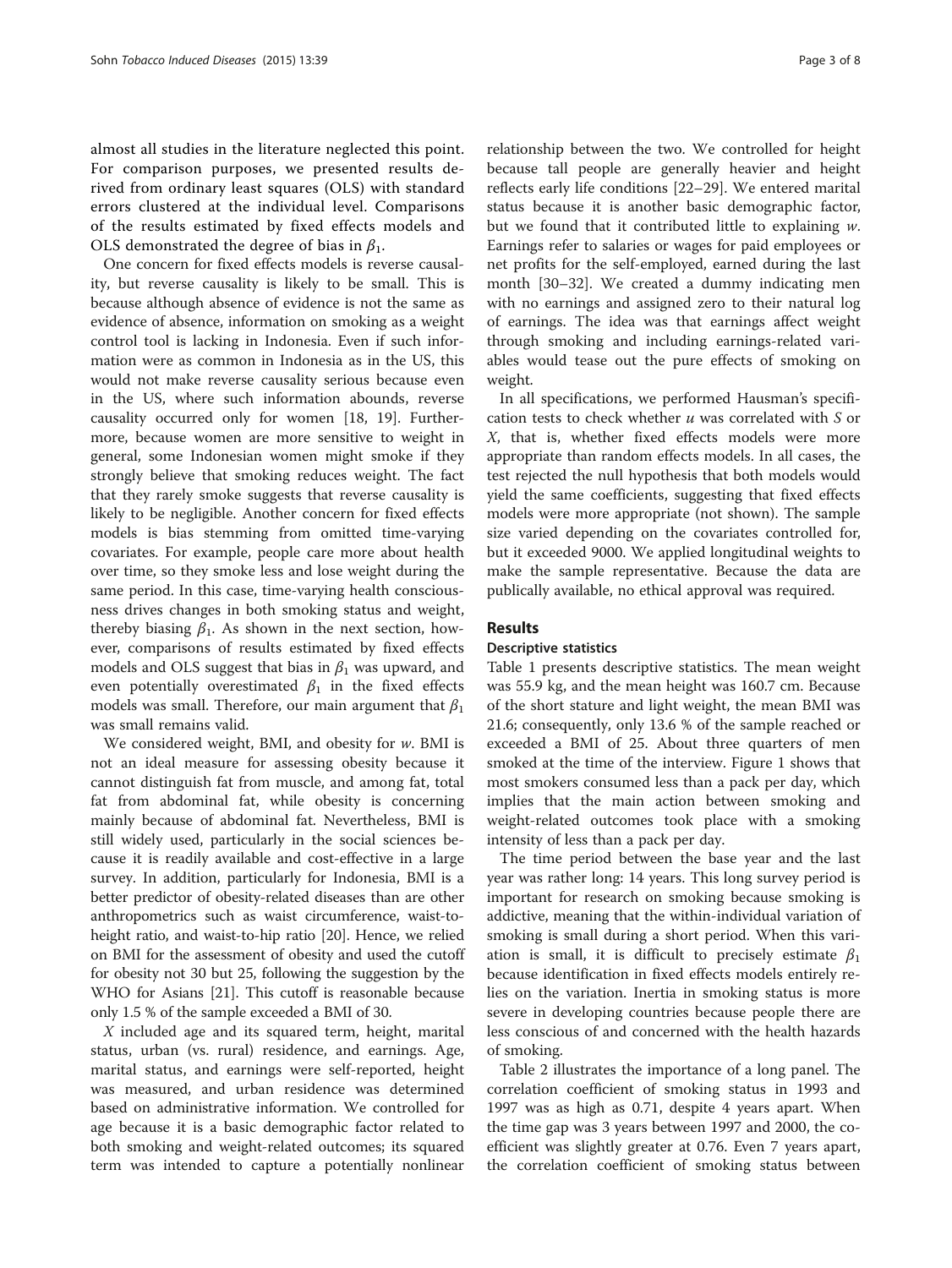<span id="page-3-0"></span>Table 1 Descriptive statistics

| Continuous variable                  | Mean<br>(SD)   | Discrete variable              | Percent |
|--------------------------------------|----------------|--------------------------------|---------|
| Weight (kg)                          | 55.9<br>(9.3)  | Smoking                        | 71.4    |
| Number of Cigarettes<br>per Day      | 9.7(9.3)       | Non-Smoking                    | 28.6    |
| Height (cm)                          | 160.7<br>(5.9) | BMI ≥25                        | 13.6    |
| BMI ( $kg/m2$ )                      | 21.6<br>(3.1)  | BMI < 25                       | 86.4    |
| Age                                  | 44.1<br>(10.2) | With Earnings                  | 82.6    |
| Ln (Monthly Earnings in<br>Rp./1000) | 4.39<br>(2.35) | Without Earnings               | 17.4    |
|                                      |                | Never Married                  | 1.5     |
|                                      |                | Married                        | 96.5    |
|                                      |                | Separated/Divorced/<br>Widowed | 2.0     |
|                                      |                | Rural Areas                    | 59.4    |
|                                      |                | Urban Areas                    | 40.6    |
|                                      |                | 0 Cigarette                    | 24.5    |
|                                      |                | 1-9 Cigarettes                 | 21.3    |
|                                      |                | 10-19 Cigarettes               | 41.5    |
|                                      |                | 20+ Cigarettes                 | 12.7    |
| N                                    | 9324           |                                |         |

1993 and 2000 was almost the same as that between 1993 and 1997. Between 1993 and 2007, the correlation coefficient of smoking decreased to 0.58. This coefficient was not low in value, but low enough to precisely estimate  $\beta_1$ .

Recall that  $\beta_1$  was estimated from a change in smoking status or smoking intensity. If the change was mainly from smoking to nonsmoking,  $\beta_1$  would show only the effects of quitting, not of smoking, on weight-related outcomes. The transition rates in smoking status between 1993 and 2007 in Table [3,](#page-4-0) however, demonstrate that there were enough transitions between smoking and nonsmoking to argue that  $\beta_1$  also estimated the effects of smoking on weight-related outcomes. For example, 23.0 % of nonsmokers in 1993 were smokers in 2007, and 15.9 % of smokers in 1993 were nonsmokers in 2007.

### Results for smoking status

Table [4](#page-5-0) presents the effects of smoking on weight. When we entered basic demographics along with smoking status,  $β_1$  indicated a negative effect of smoking on weight (Column 1). If a man became a smoker, his weight decreased by about 0.9 kg. Alternatively, if he quit smoking, he gained weight by that amount. When we added two variables related to earnings (Column 2),  $\beta_1$  only slightly changed. This small change is consistent with the contrasting effects of earnings on weight via smoking. That is, in Indonesia, as in other developing countries, weight and earnings are positively correlated [[20, 27](#page-7-0), [33](#page-7-0)]—Column 2 also confirms this. Given this, higher earnings may increase one's awareness of the health hazards of smoking and help him quit smoking. Conversely, higher earnings

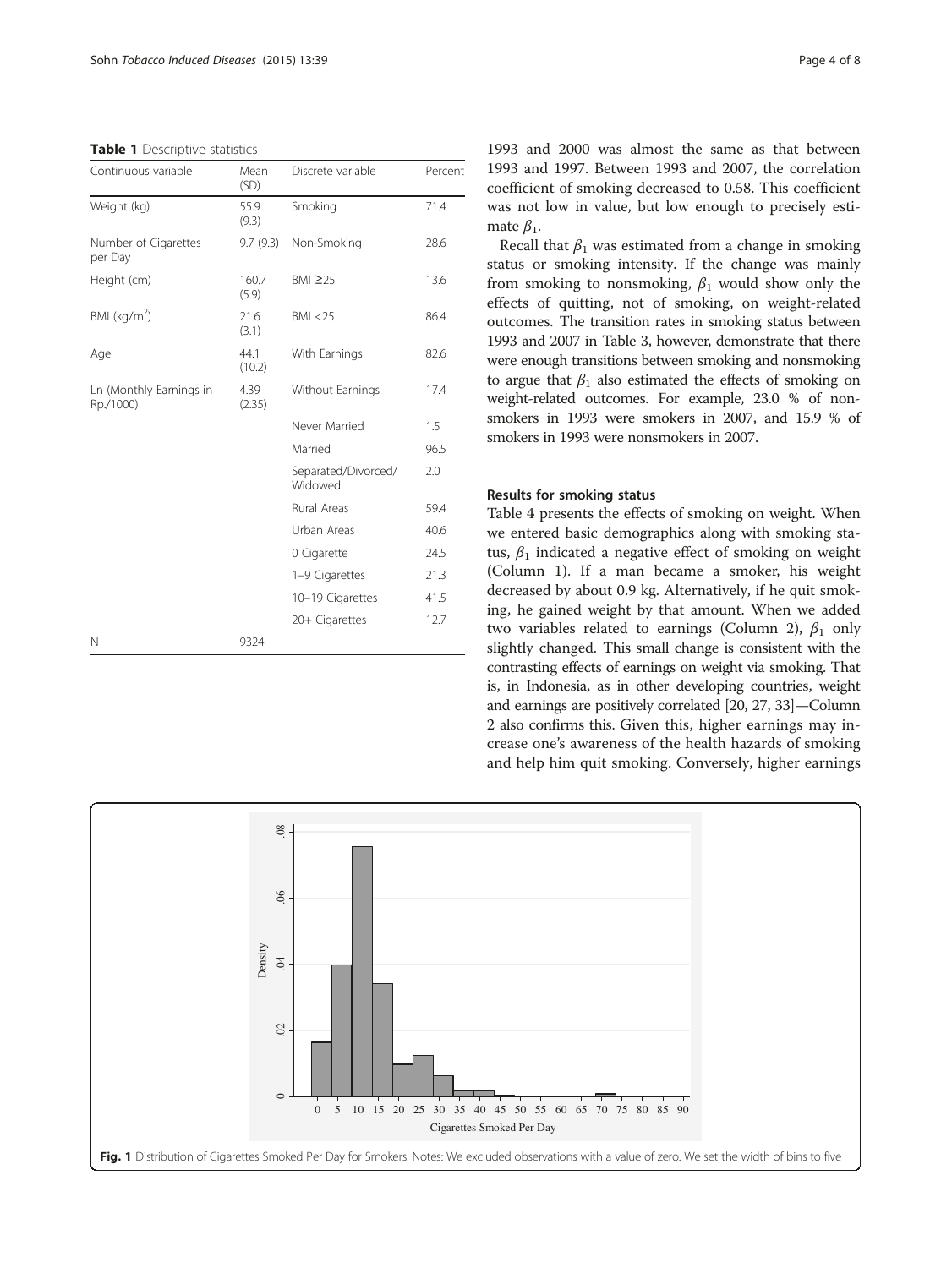<span id="page-4-0"></span>Table 2 Correlation coefficients of smoking status over time

|               | Smoke in<br>1993 | Smoke in<br>1997 | Smoke in<br>2000 | Smoke in<br>2007 |
|---------------|------------------|------------------|------------------|------------------|
| Smoke in 1993 | 1.00             |                  |                  |                  |
| Smoke in 1997 | 0.71             | 1.00             |                  |                  |
| Smoke in 2000 | 0.68             | 0.76             | 1.00             |                  |
| Smoke in 2007 | 058              | 0.66             | 0.69             | 1.00             |

enable a man to purchase more cigarettes. We obtained the same patterns when we used OLS (Columns 3 and 4). More importantly,  $\beta_1$  estimated by OLS was more than three times as great as that estimated by fixed effects models.

Panel A in Table [5](#page-5-0) presents the results when we considered BMI for w. We included covariates identical to those in the corresponding column of Table [4](#page-5-0), except that we excluded height because BMI contains height. In any event,  $\beta_1$  hardly changed whether we included or excluded height (not shown). For brevity, we listed only  $\beta_1$ , but the overall results were the same as before. Because weight constitutes a numerator in BMI, it is expected that the sign of the coefficient on BMI would be the same as that on weight in Table [4](#page-5-0). All columns in Table [5](#page-5-0) confirm this expectation. A more interesting point is the size. The size of  $\beta_1$  was small, as for weight: smokers' BMI was only 0.34–0.37 (about 1.6 % of the mean BMI) less than that of nonsmokers (Columns 1 and 2). Other main results were qualitatively the same as for Table [4](#page-5-0); controlling for earnings-related variables only slightly changed  $\beta_1$  (Column 2), and OLS greatly overestimated the effects of smoking on BMI vis-à-vis fixed effects models—more than three times (Columns 3 and 4).

Panel B presents the results when we considered obesity for w; the covariates were the same as for BMI. When we excluded the earnings-related variables,  $\beta_1$  was not statistically significant (Column 1 of Panel B). When we included the earnings-related variables,  $\beta_1$  became only weakly significant (Column 2 of Panel B). Despite the weak statistical significance, it could be of interest, if the size was large.  $\beta_1$  indicates that smokers were 2.2 percentage points less likely to be obese than nonsmokers, which is 16.2 % of the mean. The size is non-negligible, but the evidence was not compelling because the estimation was not precisely done. Comparisons of results derived from the two models show the same patterns as

Table 3 Transition between smoking and nonsmoking in 1993 and 2007

|                                 | Nonsmoking in 2007 Smoking in 2007 Number |               |      |
|---------------------------------|-------------------------------------------|---------------|------|
| Nonsmoking in 1993 490 (77.0 %) |                                           | 146 (23.0 %)  | 636  |
| Smoking in 1993                 | 269 (15.9 %)                              | 1426 (84.1 %) | 1695 |
| N                               | 759                                       | 1572          | 2331 |

before: OLS produced much greater  $\beta_1$ . This time, the difference was 4.5–6 times as great as that estimated by fixed effects models. Because  $\beta_1$  estimated by fixed effects models was not statistically significant at conventional levels, we cannot place much emphasis on the exact sizes of the differences.

#### Results for smoking intensity

When we considered smoking intensity in linear form,  $\beta_1$  estimated by fixed effects models was statistically nonsignificant with a very high p-value, regardless of the dependent variables; this remained true whether or not we treated nonsmokers with a dummy variable. Including the earnings-related variables did not affect the results in any way (not shown).

It is strange that smoking itself was statistically significantly related to weight and BMI, but smoking intensity was not. Figure [1](#page-3-0) suggests that the main action between smoking and weight-related outcomes may take place with a smoking intensity of less than a pack per day. Furthermore, evidence suggests that smoking produces a number of biological mediators of inflammation through its effect on immune-inflammatory cells, which results in an immunosuppressant state [\[34](#page-7-0)]. In turn, chronic inflammation is a risk factor for metabolic disorders, including obesity [[35\]](#page-7-0). Therefore, the putative negative relationship between smoking and weight is opposed by the positive relationship in varying strength at varying points. These reasons suggest that the relationship between smoking intensity and weight-related outcomes may be nonlinear. We thus entered the series of dummy variables for smoking intensity—0, 1–9, 10– 19, and 20+ cigarettes consumed per day—into specification (1), along with the full set of covariates (those in Column 2 of Table [4](#page-5-0)). For brevity, Table [6](#page-6-0) lists only the coefficients on the dummy variables. The results confirm that the relationship was nonlinear: the greatest relationship was estimated for 10–19 cigarettes, instead of 20+ cigarettes. Nevertheless, the overall patterns were the same as those for smoking status.

## **Discussion**

We acknowledge that the IFLS does not contain information on fat and fat distribution. This information is important because even if smokers lose weight, they may gain abdominal fat, which is a more accurate measure of harm to health. That said, we argue that a lack of this information does not dramatically change our main argument because the effects of smoking on weightrelated outcomes were consistently small for all the outcomes. Even if changes in smoking behavior change the distribution of fat, the small effects of smoking suggest that the change in abdominal fat is unlikely to be dramatic enough to pose a serious health threat.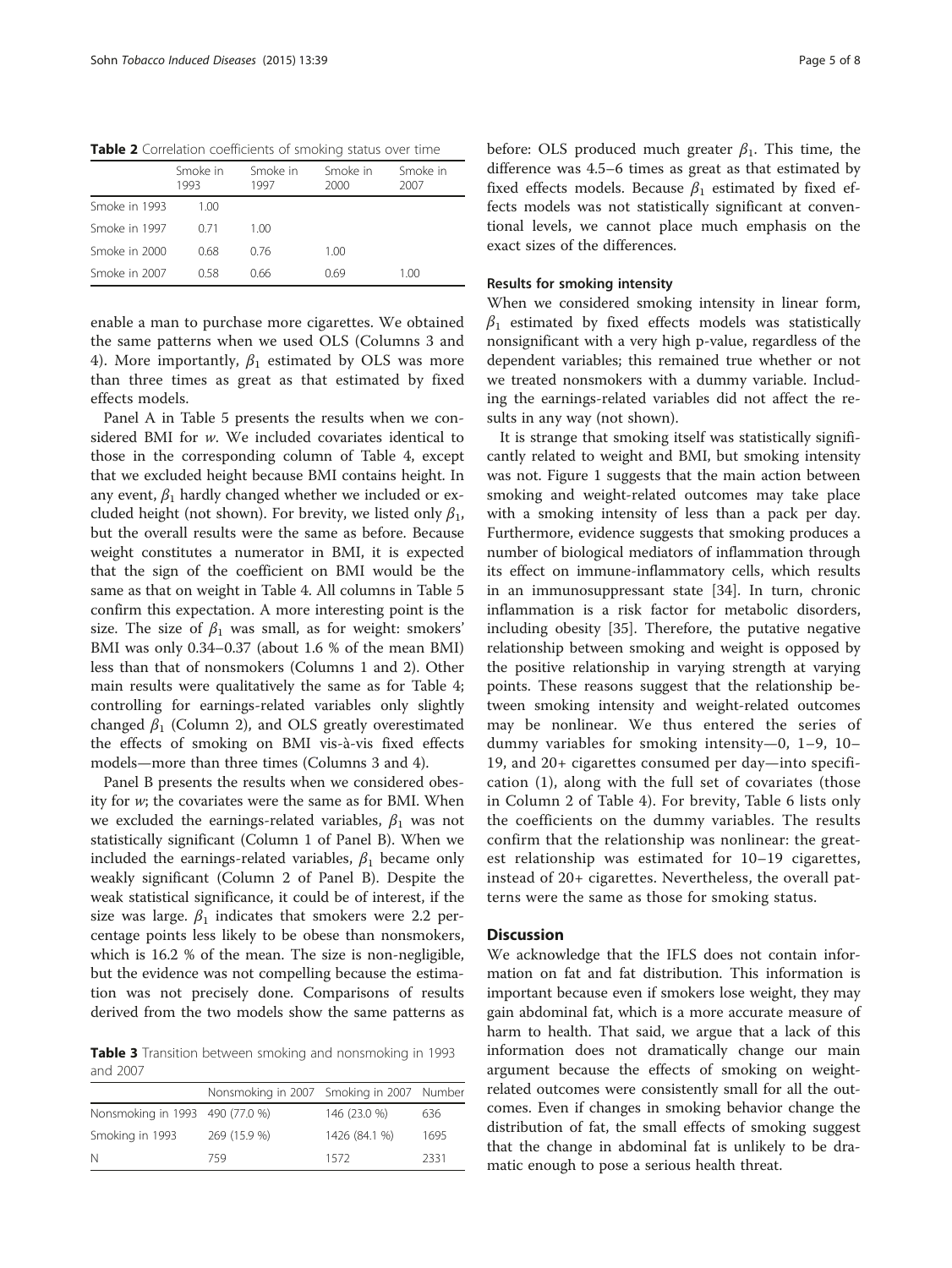#### <span id="page-5-0"></span>Table 4 Effects of smoking status on weight

|                            | Fixed effects       |                     | OLS                 |                     |
|----------------------------|---------------------|---------------------|---------------------|---------------------|
|                            |                     | $\overline{2}$      | 3                   | $\overline{4}$      |
| Smoke                      | $-0.918(0.213)$ *** | $-0.978$ (0.219)*** | $-3.084(0.327)$ *** | $-2.989(0.319)$ *** |
| Age                        | $0.651(0.062)$ ***  | $0.618(0.062)$ ***  | $0.492 (0.070)$ *** | $0.395(0.068)$ ***  |
| Age <sup>2</sup> (/100)    | $-0.657$ (0.055)*** | $-0.623(0.055)$ *** | $-0.598(0.076)$ *** | $-0.469(0.074)$ *** |
| Height                     | $0.351(0.051)$ ***  | $0.358(0.052)$ ***  | $0.700(0.026)$ ***  | $0.674$ (0.025)***  |
| Married                    | 0.568(0.691)        | 0.560(0.691)        | 2.317 (0.939)**     | $2.303$ (0.947)**   |
| Separated/Divorced/Widowed | 0.418(0.761)        | 0.386(0.767)        | 0.678(1.107)        | 1.075(1.114)        |
| Urbanity                   | 0.215(0.332)        | 0.191(0.338)        | 2.894 (0.322)***    | $2.095$ (0.326)***  |
| Ln(Monthly Earnings)       |                     | $0.289(0.060)$ ***  |                     | $1.317(0.111)$ ***  |
| Zero Earnings              |                     | $1.211 (0.307)$ *** |                     | 5.582 (0.566)***    |
| Constant                   | $-16.67(8.16)$ **   | $-18.20(8.41)$ **   | 68.50 (4.45)***     | $-68.09(4.40)$ ***  |
| Year fixed effects         | Yes                 | Yes                 | Yes                 | Yes                 |
| N                          | 9320                | 9022                | 9320                | 9022                |
| Overall $R^2$              | 0.260               | 0.286               | 0.325               | 0.347               |

We applied longitudinal weights. Robust standard errors are in parentheses. For OLS results, we clustered standard errors at the individual level. \*:p-value <0.10; \*\*:p-value <0.05; \*\*\*:p-value <0.01

Researchers have typically correlated smoking and weight-related outcomes, thereby failing to estimate the causal effects of smoking on weight-related outcomes. Recently, some health economists tried to address this issue by using IVs, but their results were not robust to specification changes. As a powerful alternative method, we employed fixed effects models. The most important feature of this method for our purposes is to control for time invariant individual heterogeneity. Methods based on correlation, notably OLS, cannot address this concern. We demonstrated the importance of controlling for it by comparing results derived from both methods. Although fixed effects models cannot address reverse causality and bias stemming from time-varying individual heterogeneity, we argue that they were probably

negligible. Therefore, a fixed effects model provides a valuable alternative that estimates the effects of smoking on weight-related outcomes—possibly close to causality.

Our main finding is that estimation precision notwithstanding, the influence was very small: a quitter would gain weight by at most 1 kg. The results were similar for BMI and obesity. These small sizes of potentially overestimated effects strengthen our argument that the causal effects of smoking on weight are small. At the same time, our results demonstrate that ignoring time invariant individual heterogeneity results in great overestimates of the effects. Therefore, some previous findings of the large effects of smoking on weight-related outcomes might result from the failure of controlling for individual heterogeneity.

| Table 5 Effects of smoking status on BMI and obesity |  |  |  |  |  |  |
|------------------------------------------------------|--|--|--|--|--|--|
|------------------------------------------------------|--|--|--|--|--|--|

|                     | Fixed effects       |                     | OLS                 |                     |
|---------------------|---------------------|---------------------|---------------------|---------------------|
|                     |                     | $\overline{2}$      | 3                   | 4                   |
| Panel A: BMI        |                     |                     |                     |                     |
| Smoke               | $-0.348(0.082)$ *** | $-0.369(0.084)$ *** | $-1.187(0.126)$ *** | $-1.150(0.123)$ *** |
| Overall $R^2$       | 0.045               | 0.089               | 0.106               | 0.136               |
| Panel B: BMI ≥25    |                     |                     |                     |                     |
| Smoke               | $-0.018(0.011)$     | $-0.022(0.012)$ *   | $-0.101(0.014)$ *** | $-0.098(0.014)$ *** |
| Overall $R^2$       | 0.005               | 0.015               | 0.068               | 0.092               |
| Demographics        | Yes                 | Yes                 | Yes                 | Yes                 |
| Earnings Covariates | No                  | Yes                 | <b>No</b>           | Yes                 |
| Year Fixed Effects  | Yes                 | Yes                 | Yes                 | Yes                 |
| $\mathbb N$         | 9320                | 9022                | 9320                | 9022                |

We controlled for covariates identical to those in the corresponding columns of Table 4, except that we excluded height. We applied longitudinal weights. Robust standard errors are in parentheses. For OLS results, we clustered standard errors at the individual level. \*:p-value <0.10; \*\*\*:p-value <0.01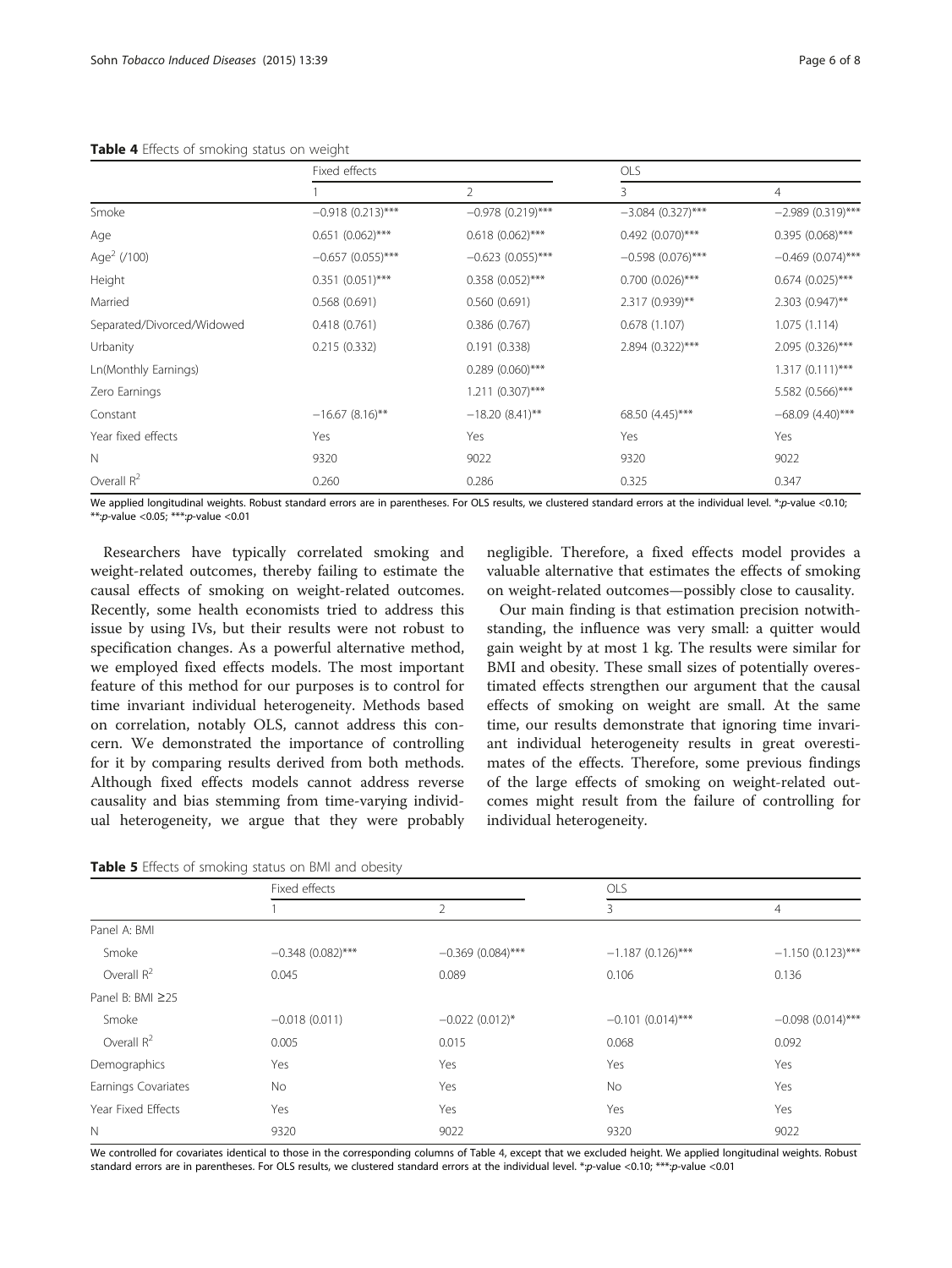|                        |                     | 2                                                                                                                                                    | 3                   |
|------------------------|---------------------|------------------------------------------------------------------------------------------------------------------------------------------------------|---------------------|
| Panel A: fixed effects | Weight              | <b>BMI</b>                                                                                                                                           | BMI $\geq$ 25       |
| 0 cigarette            | Reference           | Reference                                                                                                                                            | Reference           |
| 1-9 cigarettes         | $-0.437(0.207)$ **  | $-0.177(0.079)$ **                                                                                                                                   | $-0.027(0.012)$ **  |
| 10-19 cigarettes       | $-0.695(0.200)$ *** | $-0.275(0.077)$ ***                                                                                                                                  | $-0.024(0.012)$ *   |
| 20+ cigarettes         | $-0.273(0.257)$     | $-0.114(0.099)$                                                                                                                                      | $-0.012(0.015)$     |
| Overall $R^2$          | 0.275               | 0.057                                                                                                                                                | 0.048               |
| Panel B: OLS           |                     |                                                                                                                                                      |                     |
| 0 cigarette            | Reference           | Reference                                                                                                                                            | Reference           |
| 1-9 cigarettes         | $-2.162(0.367)$ *** | $-0.838(0.142)$ ***                                                                                                                                  | $-0.077(0.016)$ *** |
| 10-19 cigarettes       | $-2.906$ (0.343)*** | $-1.129(0.133)$ ***                                                                                                                                  | $-0.099(0.015)$ *** |
| 20+ cigarettes         | $-2.126(0.449)$ *** | $-0.824(0.172)$ ***                                                                                                                                  | $-0.070(0.019)$ *** |
| $R^2$                  | 0.341               | 0.129                                                                                                                                                | 0.088               |
|                        |                     | The sample size was 9022. We controlled for covariates identical to those in Column 2 of Table 4 but excluded beight for Columns 2 and 3. We applied |                     |

<span id="page-6-0"></span>Table 6 Effects of smoking intensity on weight-related outcomes

The sample size was 9022. We controlled for covariates identical to those in Column 2 of Table [4](#page-5-0) but excluded height for Columns 2 and 3. We applied longitudinal weights. Robust standard errors are in parentheses. For OLS results, we clustered standard errors at the individual level. \*:p-value <0.10; \*\*:p-value <0.05; \*\*\*:p-value <0.01

One may wonder why the effects of smoking on weight-related outcomes are so small. Given that we detected a nonlinear relationship between smoking intensity and weight-related outcomes in Table 6, it could be that smoking generates two contrasting effects. One is that smoking increases physical metabolism and reduces consumption of sweet food; the other is that chronic inflammation caused by smoking increases weight. The negative relationship is well recognized, but the positive one is not. Moreover, the fact that no study has found a positive relationship between smoking and weight suggests that the negative relationship is stronger than the positive one, but, according to our results, only slightly so. Based on this speculation, future research can determine the exact mechanisms, while focusing on the positive relationship as well.

Our results are based on data derived from a developing country but in line with the current knowledge in the US. Chou et al. initiated this line of research in health economics, using repeated cross-sections from Behavioral Risk Factor Surveillance System data, augmented by other data [[4\]](#page-7-0). However, they focused on the causal effects of cigarette prices (not smoking per se) on weight in a reduced form model. Analyzing the same data, Gruber and Frakes used IVs and found that people who quit smoking were 56 % less likely to be obese; as they admitted, however, the size was implausibly large [[6](#page-7-0)]. At the same time, they argued that the sizes of Chou et al.'s estimates were similar to theirs with the opposite sign, casting doubt on the results of both studies. Chou et al. responded that the sizes of their estimates were reasonable, but this rejoinder still focused on the effects of cigarette prices on weight loss [[5](#page-7-0)].

Nonnemaker et al. reconciled these contrasting results [[7\]](#page-7-0). They pointed out that the key lay in controlling for state-specific time trends by demonstrating that the trends were correlated both with state cigarette costs (prices or taxes) and obesity and this led to a spurious relationship between cigarette costs and obesity; the real effects identified in this study were very small. Using the same idea but different data (the National Longitudinal Study of Youth 1979) and methods, Baum agreed with Nonnemaker et al. [[8\]](#page-7-0). Specifically, he controlled for the trends by creating comparison and treatment groups; the control group was not affected by state cigarette costs, whereas the treatment group was affected by the costs. The results suggested that types of cigarette taxes were immaterial once state-specific time trends were controlled for; the magnitudes of cigarette costs were also small.

Fang et al.'s study is of interest because they examined a developing country, namely, China [\[9](#page-7-0)]. Their estimation strategy for causality was based on IVs, which also partially relied on cigarette costs. Their results suggested that if an average male smoker quit smoking (a reduction of 16.8 cigarettes per day), his BMI would increase by about two. The size of the effect was considerably larger than that suggested by medical research. Note that it took almost two decades even during the "obesity boom" in the US in 1976–1994 for BMI to increase by 1.5 [\[36](#page-7-0)]. The large magnitude argued by Fang et al. could be attributed to the IVs: the coefficient on the number of cigarettes per day with the IVs was more than six times as great as that without the IVs. Although they argued that the IVs corrected for endogeneity, the difference seems too large, casting doubt on the exclusion restrictions of their IVs. This implausibility supports our empirical strategies.